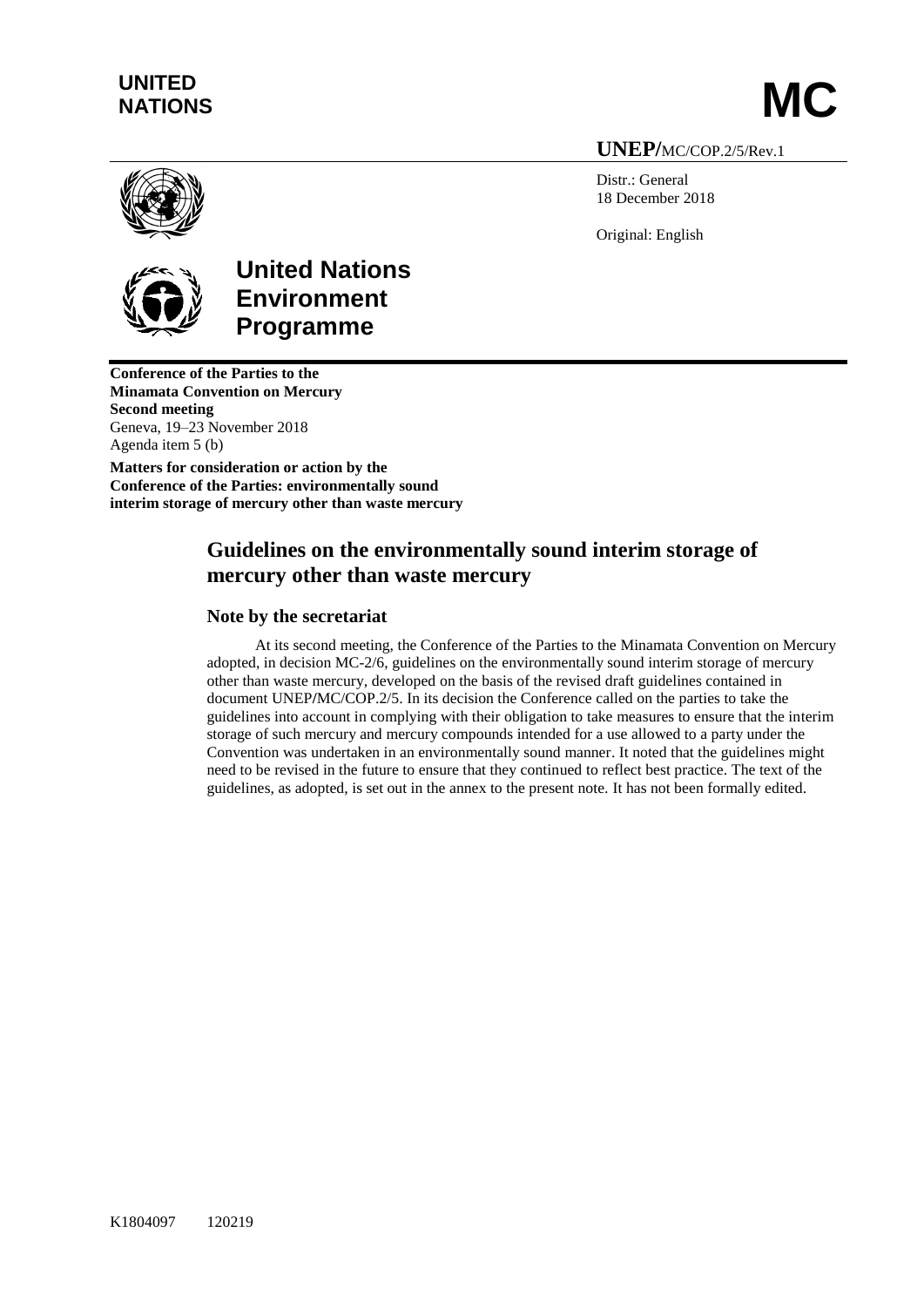## **Annex**

# **Guidelines on the environmentally sound interim storage of mercury other than waste mercury<sup>1</sup>**

### **Contents**

| I.    |             |                                                                                  |  |
|-------|-------------|----------------------------------------------------------------------------------|--|
| Π.    |             |                                                                                  |  |
| Ш.    |             |                                                                                  |  |
| IV.   |             |                                                                                  |  |
|       | A.          |                                                                                  |  |
|       | <b>B.</b>   | Construction of interim storage facilities, including provision of barriers      |  |
|       | $C_{\cdot}$ | Containers for the storage of mercury and mercury compounds, including secondary |  |
|       | D.          |                                                                                  |  |
|       | E.          |                                                                                  |  |
|       | F.          |                                                                                  |  |
|       | G.          |                                                                                  |  |
| V.    |             |                                                                                  |  |
|       | A.          |                                                                                  |  |
|       | <b>B.</b>   |                                                                                  |  |
| VI.   |             |                                                                                  |  |
| VII.  |             |                                                                                  |  |
| VIII. |             |                                                                                  |  |
|       |             |                                                                                  |  |

l

<sup>&</sup>lt;sup>1</sup> The guidelines were adopted at the second meeting of the Conference of the Parties to the Minamata Convention on Mercury, held in Geneva from 19 to 23 November 2018.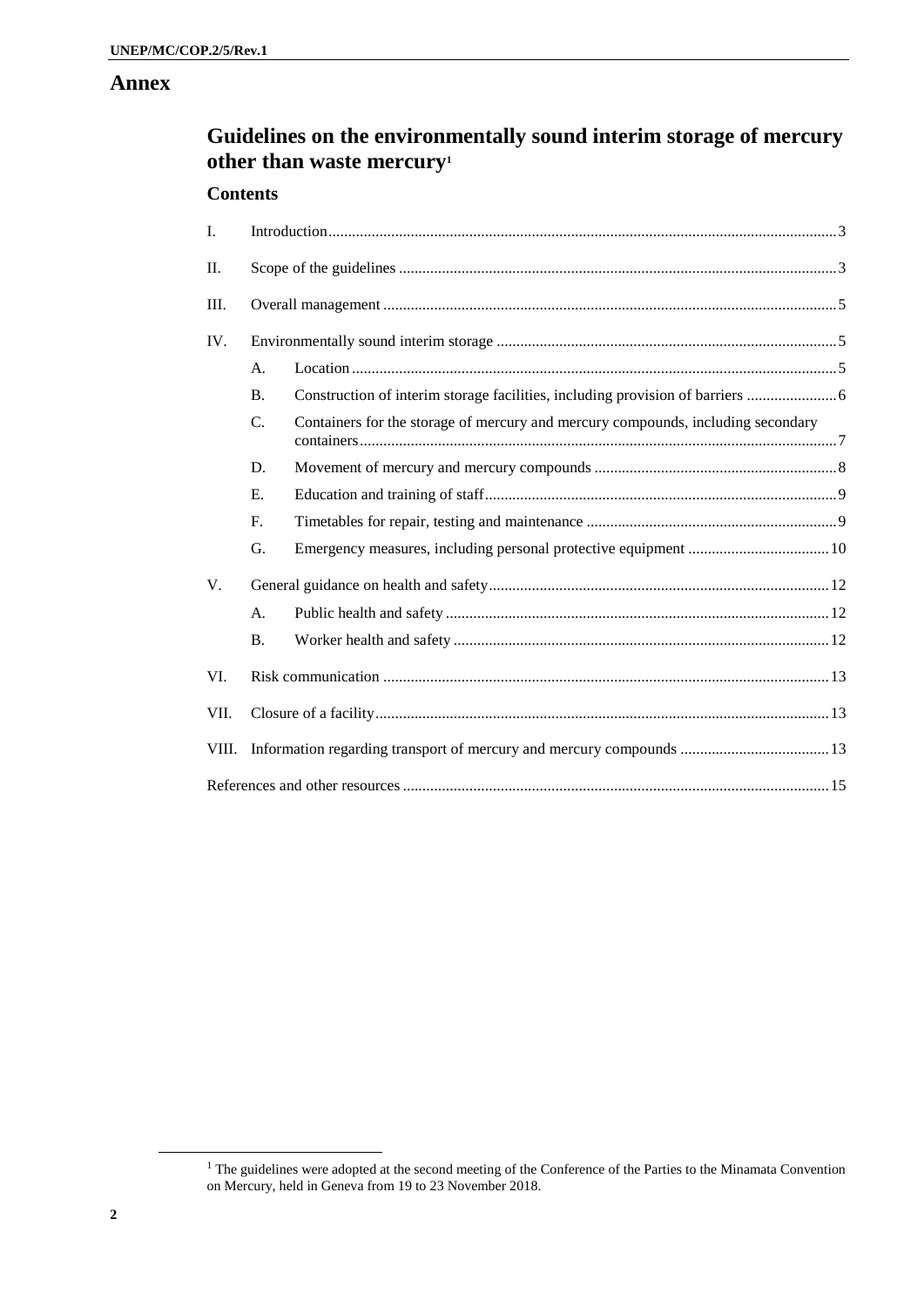# **I. Introduction**

The Minamata Convention on Mercury is a global legally binding instrument with the  $\mathbf{1}$ . objective of protecting human health and the environment from anthropogenic emissions and releases of mercury and mercury compounds. The Convention contains obligations relating to emissions and releases of mercury and mercury compounds resulting from all stages of the life cycle of mercury, including supply, trade, use, waste and contaminated sites. Specific obligations relating to the environmentally sound interim storage of mercury and mercury compounds other than waste mercury are set out in Article 10 of the Convention. These obligations are different from the obligations for the environmentally sound management of mercury wastes, which are set out in Article 11.

 $\overline{2}$ . Article 10 of the Convention stipulates that the Conference of the Parties to the Minamata Convention shall adopt guidelines on the environmentally sound interim storage of mercury and mercury compounds, taking into account any relevant guidelines developed under the Basel Convention on the Control of Transboundary Movement of Hazardous Wastes and Their Disposal and other relevant guidance. These guidelines have been prepared on that basis.

3. These guidelines do not establish mandatory requirements or attempt to add to, or subtract from, a Party's obligations under the Convention, in particular Article 10. Hence, each Party will need to consider how these guidelines might be taken into account within the context of its domestic circumstances, such as existing systems that provide equivalent or better management. Parties should take into consideration complementary information in order to identify potential items of this guidelines to promote adequate interim storage of mercury, such as quantities of mercury storage, characteristics of the economic activity, facility structures, local socioeconomic aspects, governance arrangements etc. In addition, Parties should define priority actions within the context of these guidelines, particularly if a Party has determined that artisanal and small-scale gold mining (ASGM) and processing in its territory are more than insignificant. However, Parties are required to take measures to ensure that the interim storage of mercury and mercury compounds is undertaken in an environmentally sound manner, and, in doing so, to take into account any guidelines adopted by the Conference of the Parties, as well as any requirements for interim storage that the Conference of the Parties may decide to adopt in an additional annex to the Convention pursuant to Article 27.

# **II. Scope of the guidelines**

 $\overline{4}$ These guidelines provide guidance for the environmentally sound interim storage of mercury and mercury compounds intended for a use allowed to a Party under the Convention. Under the Convention, certain uses of mercury and mercury compounds are not allowed after a certain date. (For example, as a general matter, manufacturing certain mercury-added products is not allowed after a phase-out date specified in annex A under Article 4 of the Convention.) All uses of mercury and mercury compounds not specified in the Convention as being not allowed are considered to be allowed to a Party under the Convention. Identifying priority actions within the context of these guidelines may also be appropriate, particularly if a Party has determined that artisanal and small-scale gold mining (ASGM) and processing in its territory are more than insignificant. Parties that are developing or have developed an ASGM national action plan, for example, may want to consider prioritizing the sections of these guidelines that facilitate implementation of the actions specified in paragraph 1 of annex C of the Convention, in addition to taking into account the guidance on developing a national action plan to reduce and, where feasible, eliminate mercury use in ASGM adopted by the Conference of the Parties at its first meeting (UNEP, 2017a).

Article 10 of the Minamata Convention applies to the interim storage of mercury and mercury 5. compounds as defined in Article 3 of the Convention that do not fall within the definition of mercury wastes set out in Article 11. Article 10 therefore covers (a) mercury (elemental); (b) mixtures of mercury with other substances, including alloys of mercury, with a mercury concentration of at least 95 per cent by weight; and (c) mercury compounds, namely mercury(I) chloride (known also as calomel), mercury(II) oxide, mercury(II) sulphate, mercury(II) nitrate, cinnabar and mercury sulphide.

6. Additionally, as mercury and mercury compounds falling within the definition of mercury wastes under Article 11 of the Convention are not covered by Article 10, Article 10 does not cover substances or objects (a) consisting of mercury or mercury compounds; (b) containing mercury or mercury compounds; or (c) contaminated with mercury or mercury compounds in a quantity above the relevant thresholds defined by the Conference of the Parties, in collaboration with the relevant bodies of the Basel Convention in a harmonized manner, that are disposed of, or are intended to be disposed of, or are required to be disposed of by the provisions of national law or the Minamata Convention. This definition excludes overburden, waste rock and tailings from mining, except from primary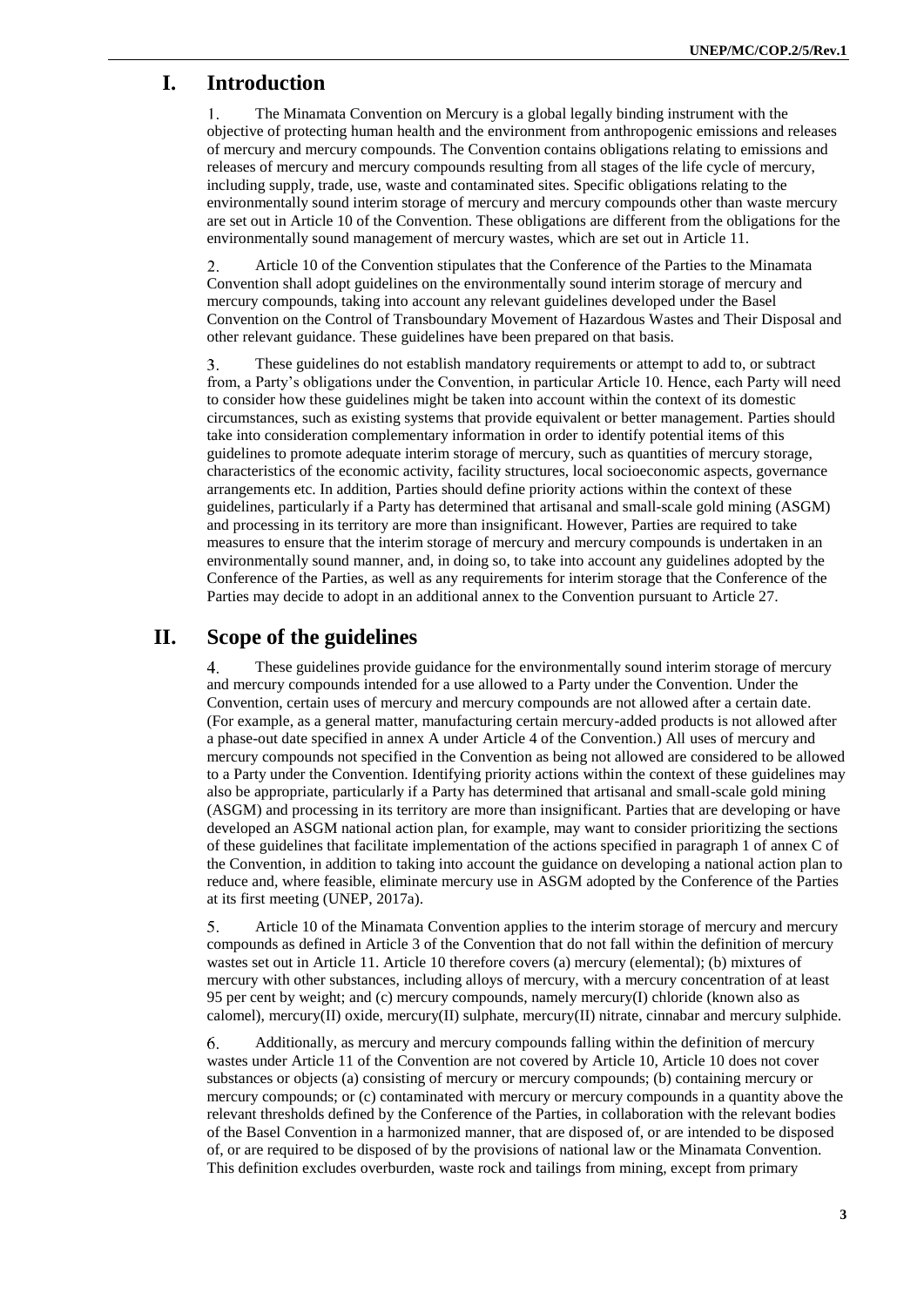mercury mining, unless they contain mercury or mercury compounds above thresholds defined by the Conference of the Parties.

The Convention stipulates that each Party shall take measures to ensure that the interim storage  $7.$ of mercury and mercury compounds intended for a use allowed to a Party under the Convention is undertaken in an environmentally sound manner, taking into account any guidelines and in accordance with any requirements adopted. The Convention does not include a definition of the term "interim". The English word "interim" is commonly understood to mean "in or for the intervening period; provisional or temporary" (definition appearing in the Oxford English Dictionary). In the case of the Minamata Convention, it would therefore apply to the period between the production or acquisition of the mercury or mercury compounds and their use as allowed to a Party under the Convention. For information purposes, these guidelines include a section on the transport of mercury and mercury compounds.

8. The Basel Convention, in Article 2, paragraph 8, defines the "environmentally sound management of hazardous wastes or other wastes" as "taking all practicable steps to ensure that hazardous wastes or other wastes are managed in a manner which will protect human health and the environment against the adverse effects which may result from such wastes".

On the basis of this definition, the environmentally sound storage of mercury and mercury 9. compounds other than waste mercury can be considered to be storage in which the mercury or mercury compounds are managed in a manner that will protect human health and the environment against the adverse effects which may result from the storage of such mercury and mercury compounds.

While no strict definition of the maximum storage time is established for "interim storage", in  $10<sup>1</sup>$ line with the common use of the English word "interim" to mean "provisional" or "temporary", a Party might wish to establish the maximum storage time to be considered "interim" storage at the national level.

Permission to operate an interim storage facility could be granted by the relevant authority,  $11.$ and could specify quantitative limits for the amount of mercury or mercury compounds to be stored, along with relevant facility requirements.

12. The Convention does not specify the amount of mercury or mercury compounds that may be stored prior to use. In certain jurisdictions, the same national controls may apply regardless of the quantity of mercury, while in others, different rules and standards may apply depending on the quantity stored. It is recognized that the guidelines may need to be applied flexibly in accordance with the requirements of specific sites. Article 3 of the Convention, on mercury supply sources and trade, specifies that each Party shall endeavour to identify individual stocks of mercury or mercury compounds exceeding 50 metric tons, as well as sources of mercury supply generating stocks that exceed 10 metric tons per year, that are located within its territory. Guidance on the identification of such stocks and sources of supply is available in a separate guidance document adopted by the Conference of the Parties at its first meeting (UNEP, 2017b). Mercury and mercury compounds are expected to be stored in quantities commensurate with their intended use and the quantities considered necessary by the Party to meet the requirements of domestic activities undertaken in accordance with the Convention, whether such activities consist of use in allowed mercury-added products, in processes using mercury, or in ASGM.

13. In the case of ASGM, the quantities of mercury and mercury compounds stored should be commensurate with the baseline inventories and, where required, with reduction activities and targets specified in the national action plan provided for under Article 7 of the Convention. The national action plan may also address how the storage obligations under Article 10 are to be met for ASGM-related activities and sites (taking into account these guidelines). The UNIDO technical guidelines for mercury management in ASGM (UNIDO, 2008) recommend that, when not used, elemental mercury (sometimes referred to as metallic mercury) be stored safely at all times in a secure location that is inaccessible to children, and in unbreakable air-tight containers to prevent mercury evaporation, and that mercury not be stored in a domestic residence. Countries developing their ASGM national action plans should refer to the guidance document on this topic (UNEP, 2017a). Where mercury is produced as a by-product (e.g., from mining processes), the quantity available may not be directly related to the quantities intended for use but may nevertheless be held in interim storage until it is determined whether it is to be used or disposed of.

Certain provisions of these guidelines may not be applicable for the interim storage of  $14$ relatively small quantities of mercury or mercury compounds. Sections IV (A) and IV (B), for instance, are fully relevant for dedicated storage facilities but may not be fully applicable to small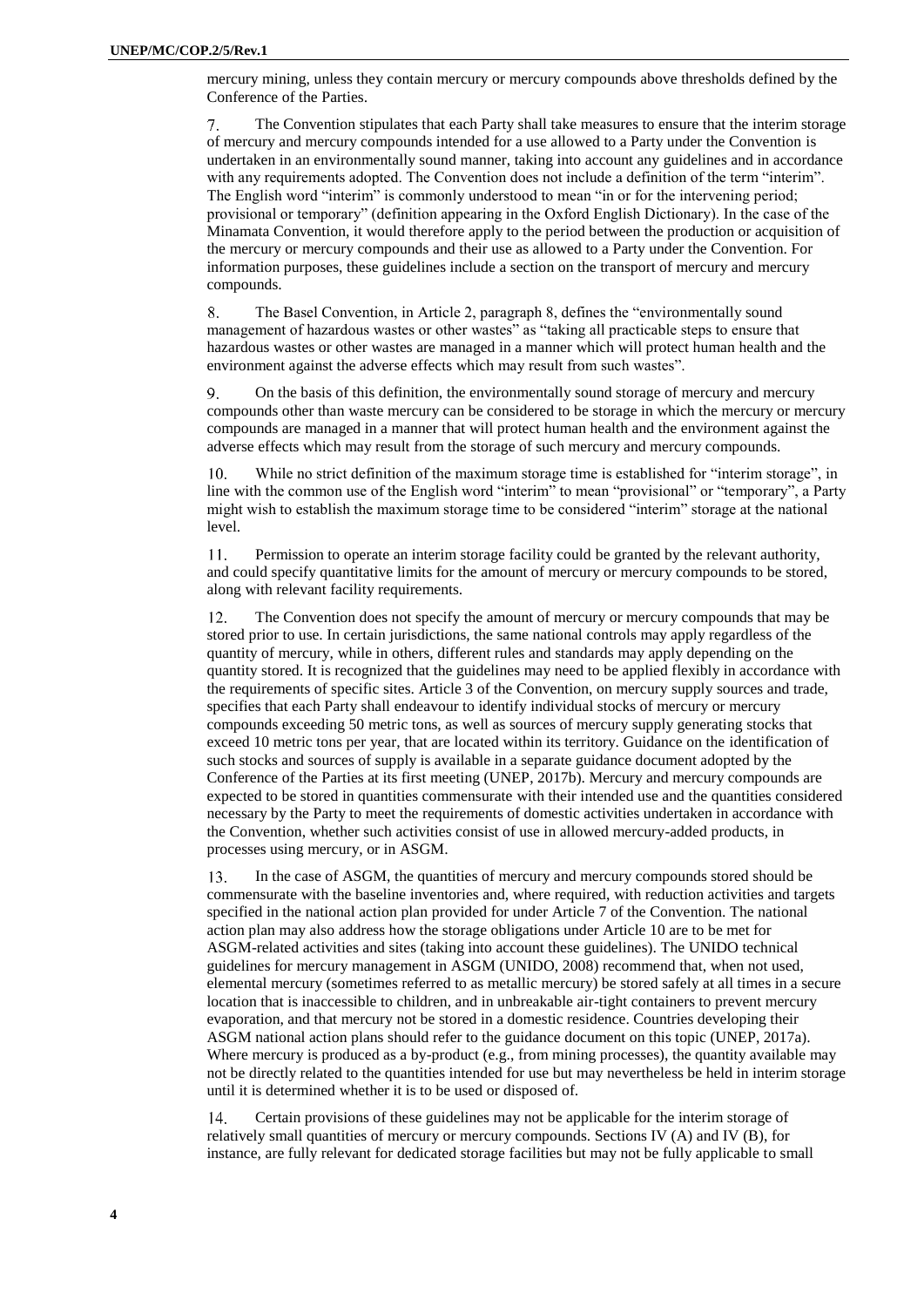storage areas within large industrial plants. A Party may apply the relevant parts of these guidelines to such small storage areas at its discretion and as appropriate.

# **III. Overall management**

15. To address the environmentally sound management of hazardous substances stored within their territory, Parties may consider developing and implementing chemical management plans agreed on between the sectors involved, such as environment, labour and health. Such plans may include legislation, regulations, policies, agreements with industry, agreed standards, or any combination of these or other management mechanisms. Mercury and mercury compounds that are being stored pursuant to Article 10 of the Convention should be included in any such management plan. To understand its needs for the interim storage of mercury and mercury compounds, a Party may find it useful, during the development of its implementation activities, to identify the mercury and mercury compounds that are being held in its territory and to acquire a general understanding of the quantities of mercury and mercury compounds being stored in each location, in order to facilitate safe and appropriate storage. Such information can also contribute to the establishment of appropriate safety measures and regulatory inspection, as well as to the preparation of emergency response plans.

In relation specifically to mercury or mercury compounds, a national mercury inventory can 16. provide useful information for all aspects of the implementation of the Minamata Convention. As is noted above, Article 3 of the Convention requires Parties to endeavour to identify individual stocks of mercury or mercury compounds exceeding 50 metric tons, as well as sources of mercury supply generating stocks exceeding 10 metric tons per year that are located within their territories. Parties may find it useful to also identify smaller stocks or supplies of mercury or mercury compounds as part of their overall management of mercury or mercury compounds and include these in their national inventory, should they have one. It is also recommended that the guidance in this document be applied to such smaller stocks or supplies to the extent possible when it is effective and practical. The identification of any uses of mercury within its territory will assist a Party in estimating the quantities of mercury and mercury compounds that require storage. It should be noted that, while the intended use of the stored mercury or mercury compounds may not always be known, attempts should be made to ascertain and record the intended use of the stored mercury and mercury compounds to ensure it is not directed to a use that is not allowed under the Convention. In addition to national methodologies, the United Nations Environment Programme toolkit for identification and quantification of mercury releases (UNEP, 2017c) provides Parties with additional resources and information. While the toolkit is primarily designed for the assessment of mercury emissions and releases, it is also a source of information on the uses of mercury and mercury compounds that may be useful at the national level.

17. The guidance on the identification of stocks adopted by the Conference of the Parties at its first meeting (UNEP 2017b) can be used to establish an information registry on mercury at the national level, which could assist with safety and regulatory inspections, as well as with the preparation of emergency response plans consistent with national regulations and legislation. At a minimum, a registry of approved sites for the interim storage of mercury or mercury compounds may be needed to ensure that storage is undertaken in an environmentally sound manner.

# **IV. Environmentally sound interim storage**

### **A. Location**

18. Where practicable, the storage should be located within the national boundaries.

19. A number of environmental, technical and social factors should be considered when selecting the location of storage facilities. Thus, an environmental risk or impact assessment, as well as social, legal and economic assessments, should be conducted to determine the best available site taking into account any relevant national legislation.

20. Taking into account the importance of understanding any potential environmental, health and/or social impacts, the site of the storage facility should, where practicable, be chosen on the basis of various criteria, including but not limited to geological, hydrological, hydrogeological, biological, ecological, meteorological and political criteria. Special safety measures should be considered in storage facilities located:

- (a) In a permafrost area;
- (b) In geologically unstable areas such as seismically active areas;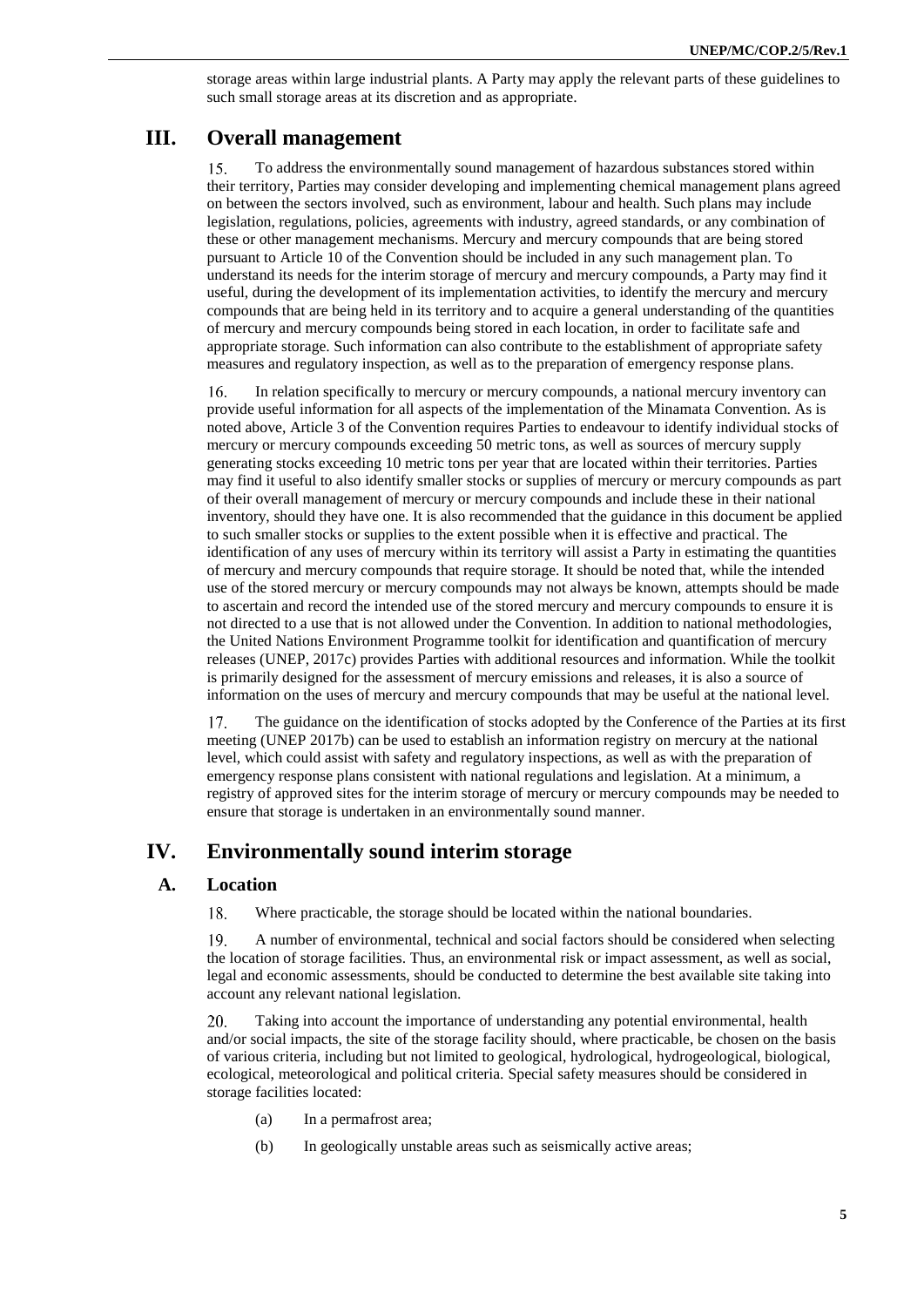(c) Near environmentally sensitive areas such as forests, grasslands and areas that have sensitive flora or fauna, including threatened or endangered species, among others;

- (d) In areas that are prone to flooding such as floodplains or water courses; and
- (e) Near areas affected by armed conflict.

21. The above may not apply whenever additional engineering and risk management measures are put in place to ensure that the storage facilities can withstand the site limitations and meet technical design and legal requirements.

22. In selecting a location for a new storage site, consideration should be given to any domestic requirements, including those pertaining to issues such as zoning (including locating storage facilities away from residences) or other restrictions on land use.

23. Whenever necessary, public consultations are to be held, when adverse impacts on human health and the environment are concerned, to inform the local community about siting criteria and procedures for mitigating potential human health and environmental risks related to environmentally sound interim storage of mercury, including emergency response plans in the event of an incident. In certain jurisdictions, public consultation processes may be governed by specific laws or regulations.

24. In assessing storage sites for mercury and mercury compounds, national considerations may lead to the use of certain criteria as "exclusion criteria". For instance, the presence of certain elements might rule out the possibility of using a particular site. Other national criteria may be considered as positive or negative factors but not as decisive factors in excluding the site as an option. National consideration of circumstances, including a determination of acceptable risks, may be taken into account in assessing the importance of the various criteria. The weighting of particular criteria may also be related to the site's effect on storage stability and appropriate design. Careful consideration should therefore be given to site location, along with the other factors that affect site selection, such as the expected volume of mercury or mercury compounds to be stored or the available controls for safe management of the mercury or mercury compounds.

#### **B. Construction of interim storage facilities, including provision of barriers**

25. A regulatory framework should be in place to ensure that facilities for the interim storage of mercury or mercury compounds fully protect the environment and human health. There should be regulation containing detailed requirements for the design, operation and closure of the interim storage facilities. Storage facilities should have certain containment characteristics to ensure the safe and environmentally sound interim storage of mercury and mercury compounds (QSC, 2003). The protection of soil, groundwater and surface water should be carefully considered, particularly in the construction of facilities for the storage of large quantities of mercury or mercury compounds. Such protection could be achieved through a combination of a geological barrier and other impermeable barriers. Storage site development should be guided by the nature of the site, geology and other project-specific factors, as well as appropriate geotechnical engineering principles. Such factors may be less important for sites designed for the storage of small quantities of mercury or mercury compounds.

26. In building a new facility or retrofitting an existing one, consideration should be given to its size, layout and design, floor strength requirements, surface coatings, plumbing and drains, air flow and ventilation, and the acceptable temperature range for storing elemental mercury. The facility's size will depend on the amount of space needed for present and future storage and on the method of storage.

27. Facilities should be designed to facilitate the safe handling of containers and might include separate, self-contained areas for container shipping and receiving and for repackaging operations, as these are the operations most vulnerable to accidents and spillage of mercury and mercury compounds. In large, dedicated mercury storage facilities, the aisles in storage areas should be wide enough to allow for the passage of inspection teams and emergency equipment as may be required and in line with local requirements as applicable. Consideration should be given to the safety of loading activities. Handling areas inside the facility, where mercury or mercury compounds may be transferred between containers, should have negative pressure environments to avoid mercury emissions outside the building. Where indoor air is vented outside, Parties should consider whether the levels of mercury and mercury compounds in the handling areas call for venting via activated carbon or other mercury capture systems.

28. The storage site should be equipped with a fire protection system (EU, 2011). Emergency response plans should be developed in coordination with the local fire department, where available, to ensure that it is sufficiently informed, trained, equipped and otherwise prepared to safely handle any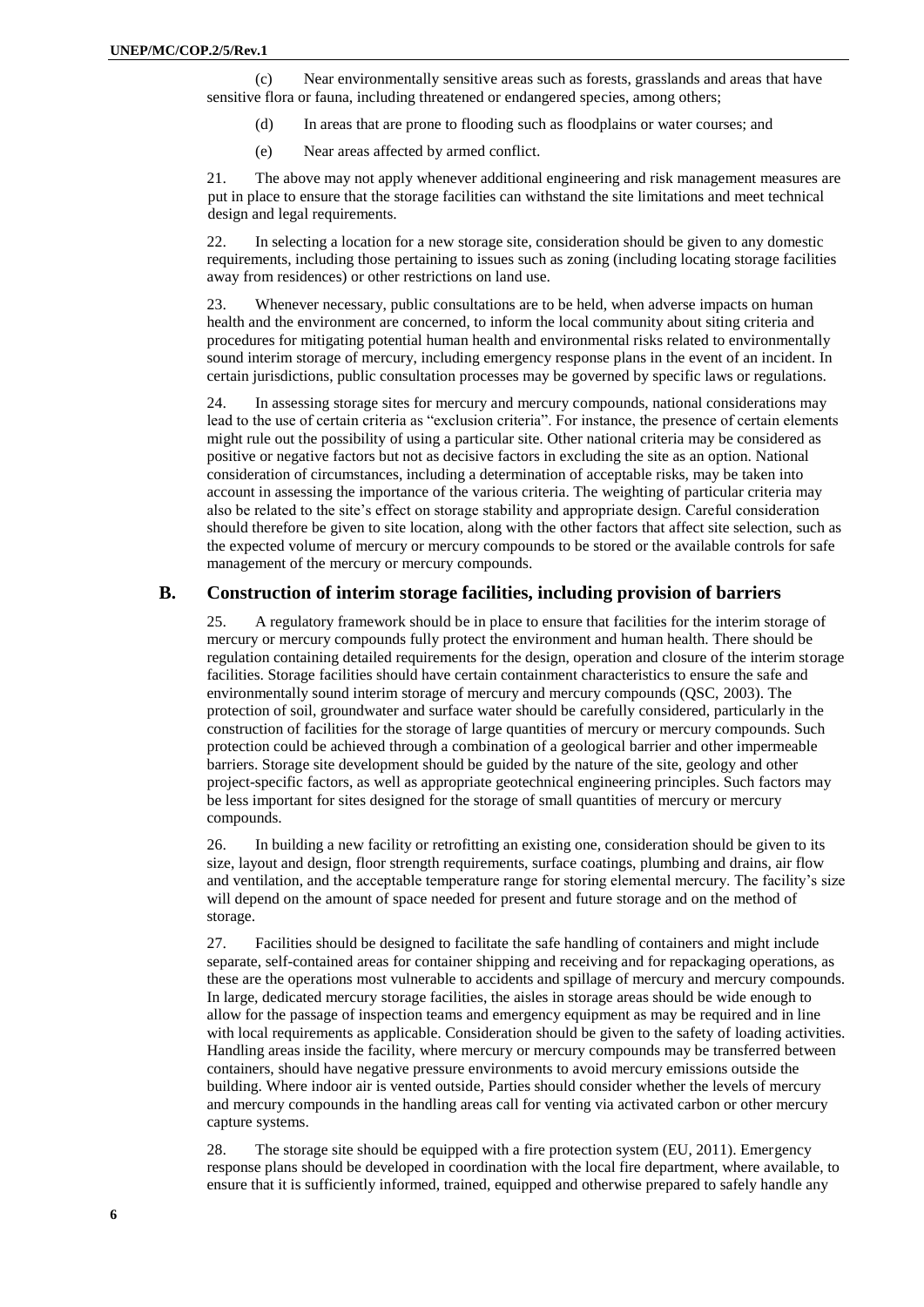fires at the facility. To reduce the risk of fires, facilities should be constructed of non-combustible materials and non-combustible materials should be used for pallets, storage racks and other interior furnishings. To further minimize the risk of fire, it is suggested that battery-powered electric forklifts be used to transport the mercury or mercury compounds inside the storage facility (QSC, 2003).

29. A drainage and collection system for water discharged from storage sites could be installed within the sites to enable mercury monitoring and ensure that mercury and mercury compounds are not discharged to water systems.

30. Storage facility floors should be designed to withstand the load calculated using the actual conditions of the facility. A simplified method would be to design the floors to withstand 50 per cent more than the total load from the mercury or mercury compounds being stored. Storage facility floors should not be penetrated by any drains or plumbing. Sloped floors and open-flow gutters with rounded-down edges should be used to avoid trapping mercury under gutter covers and to facilitate the collection of spills. The floors of storage facilities should be covered with mercury-resistant materials such as an epoxy coating. It may be preferable for the floors to be light-coloured to allow the detection of mercury droplets. Floors and their coatings should be inspected frequently to ensure that the floors have no cracks and the coatings are intact. Walls should be built of materials that do not readily absorb mercury vapour; porous materials such as wood should be avoided. It is important to prevent releases and minimize environmental and health impact by providing redundant systems such as secondary containment capable of handling an unexpected event, monitoring for releases, and measures to protect the workforce and the public from exposure. (US DOE, 2009; Euro Chlor, 2007). Additional relevant information is available on the website of the World Chlorine Council (see the list of references at the end of the present guidelines). The temperature in handling areas with greater potential for higher vapour levels and corresponding risks should remain as low as possible (UNEP, 2015). Storage areas should be clearly marked with warning signs (FAO, 1985; US DOE, 2009).

31. Mercury and mercury compounds should be stored indoors whenever possible. When they are stored in enclosed outdoor facilities, particular care should be taken to implement protective measures to prevent releases of mercury and mercury compounds into soil, groundwater and surface water. Stored mercury and mercury compounds should be protected from external factors to prevent damage to containers and the integrity of stored containers should be checked regularly.

32. Storage facilities should be secured to avoid theft and unauthorized access. Moreover, depending on the scale of the facility, monitoring procedures should be established for the operation and decommissioning phases of the storage sites so that potential adverse environmental effects of the storage sites can be identified rapidly and appropriate corrective measures taken.

### **C. Containers for the storage of mercury and mercury compounds, including secondary containers**

33. **Segregation:** The type of storage container used will depend on whether the material to be stored is elemental mercury or a mercury compound. Elemental mercury is a liquid at room temperature, while most mercury compounds are solids. Solids and liquids require different types of storage containers. Any risk of contamination of other materials should be avoided. Containers and packages holding mercury or mercury compounds should not be placed together with containers holding other substances. Separate storage areas, even within the same storage facility, should be established. Containers and packages should be marked and stored in a dry, secure place such as a warehouse or other space that is not usually frequented by people.

34. **Ventilation:** Areas used to store mercury or mercury compounds should not share ventilation systems with work or public areas. They should have their own ventilation systems or be vented directly to the outdoors. Ideally, ventilation systems for handling area should be filtered or include pollution control devices to capture any mercury vapour or dust release. Guidance developed by the United Nations Development Programme (UNDP, 2010) for mercury wastes generated by healthcare facilities provides detailed advice that can be used by many types of commercial facilities.

35. **Containers:** Elemental mercury in bulk form should be carefully packaged in appropriate containers, such as those identified in the *United Nations Recommendations on the Transport of Dangerous Goods: Model Regulations* (United Nations, 2017). Solid mercury compounds should be stored in sealed containers such as barrels or pails with well-fitting lids or in specially constructed containers that do not release mercury vapour.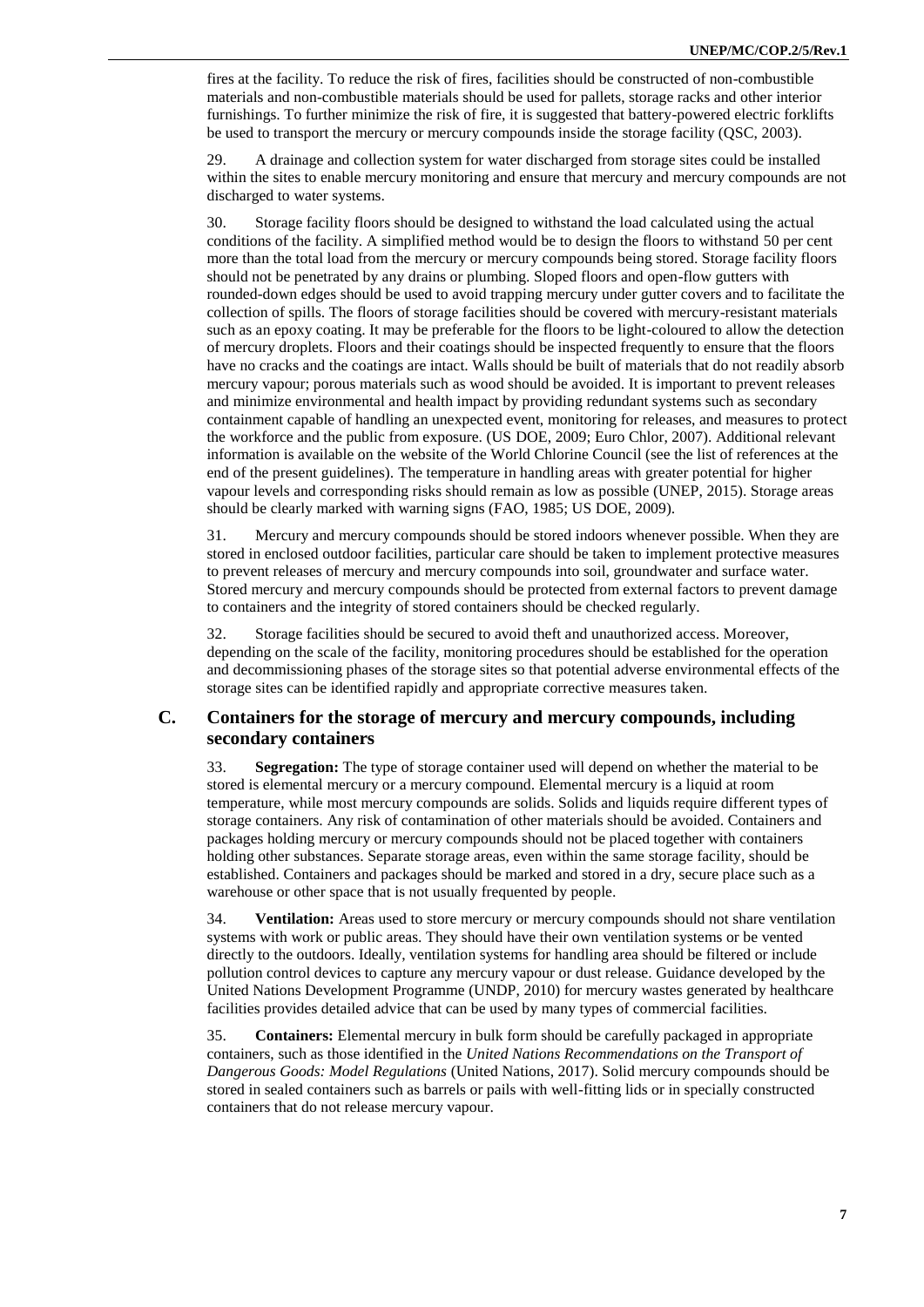36. Containers should meet the following criteria:

(a) They should not be damaged by any materials previously stored in them or have contained materials that could adversely react with mercury or mercury compounds.

- (b) Their structural integrity should be intact.
- (c) They should not be excessively corroded.
- (d) They should have a protective coating (paint) to prevent corrosion.
- (e) They should be gas- and liquid-tight.

37. Appropriate materials for mercury containers include carbon (minimum ASTM A36) and stainless steel (AISI 304 or 316L) (EU, 2010), which do not react with mercury at ambient temperatures. No protective coating is needed for the inner surface of such containers as long as the mercury to be stored in them meets the purity standards for storage as elemental mercury and no water is present inside the container. Protective coatings (such as epoxy paint or electroplating) should be applied to all exterior carbon steel surfaces in a manner that does not leave any steel exposed. Coatings should be applied in a manner that minimizes paint blistering, peeling and cracking. Some plastics, such as high-density polyethylene, are permeable to mercury vapours and should be avoided. Seamless flasks and containers are recommended to eliminate the risk of breaches along the seams (QSC, 2003).

38. There are two main types of internationally approved mercury storage and transport containers: 34.5 kg flasks and one-metric-ton containers (QSC, 2003). The design type of the container should pass the drop test and the leakproofness tests as described in chapters 6.1.5.3 and 6.1.5.4 of the *United Nations Recommendations on the Transport of Dangerous Goods: Manual of Tests and Criteria* (EU, 2011). For transporting smaller quantities of mercury, other sizes (e.g. 1-8 kg) and types (e.g., polyethylene, glass) of containers are often used (QSC, 2003); however, the level of protection such containers provide should be taken into account.

39. When storing mercury in containers, it is important to leave some "head space" to allow for thermal expansion of the mercury. In European Union guidance, the maximum filling ratio of a container is 80 per cent by volume, and the head space is therefore at least 20 per cent (EU, 2011). Other jurisdictions specify a maximum filling ratio of 85 per cent, for a 15 per cent head space.

40. When mercury is stored, it should be as pure as possible in order to avoid chemical reactions and the degradation of containers. A mercury content greater than 99.9 weight per cent is recommended. For lower purity levels (95–99.9 weight per cent), it may be necessary to monitor the condition of the containers to detect any degradation over time.

41. Containers for elemental mercury should be stored upright on pallets off the ground, with no mercury or mercury compounds on the exterior surface. Alternatively, the packages could be placed in protective outer packaging such as a box or crate. The use of wood or other porous materials for pallets should be avoided as such materials are difficult to decontaminate after use. Elemental mercury in containers should be placed in containment trays or in a leak-proof area of the storage facility that ideally has curved edges to limit the potential accumulation of elemental mercury in any corners, and where spills can be contained. The liquid containment volume should have enough margin from the maximum liquid volume, taking into account the space taken up by items stored in the containment area. If 2 or more containers are stored at a containment area, the volume of the largest container should be used as the maximum liquid volume.

42. **Labelling:** Labels including information on the names of the suppliers of the mercury or mercury compounds, the origin of the mercury or mercury compounds (if known), the level and purity of the mercury or mercury compounds, the container number, the gross and net weight and the date when the container was filled with mercury or mercury compounds should be affixed to each container. Care should be taken to use labels that are in line with the globally harmonized system of classification and labelling of chemicals (United Nations, 2015). In addition, among other things, the information that the container meets appropriate national and international technical standards regarding tightness, pressure stability, shock resistance and behaviour when exposed to heat should be available for mercury and mercury compound handlers.

#### **D. Movement of mercury and mercury compounds**

43. An inventory of the mercury and mercury compounds kept at a storage site should be created and updated as mercury and mercury compounds are added to the facility, used, removed from the facility or disposed of in accordance with Article 11 of the Minamata Convention. The inventory sheet should be checked periodically against the containers stored at the facility to ensure its ongoing accuracy. Shipments of mercury and mercury compounds should be recorded, with consideration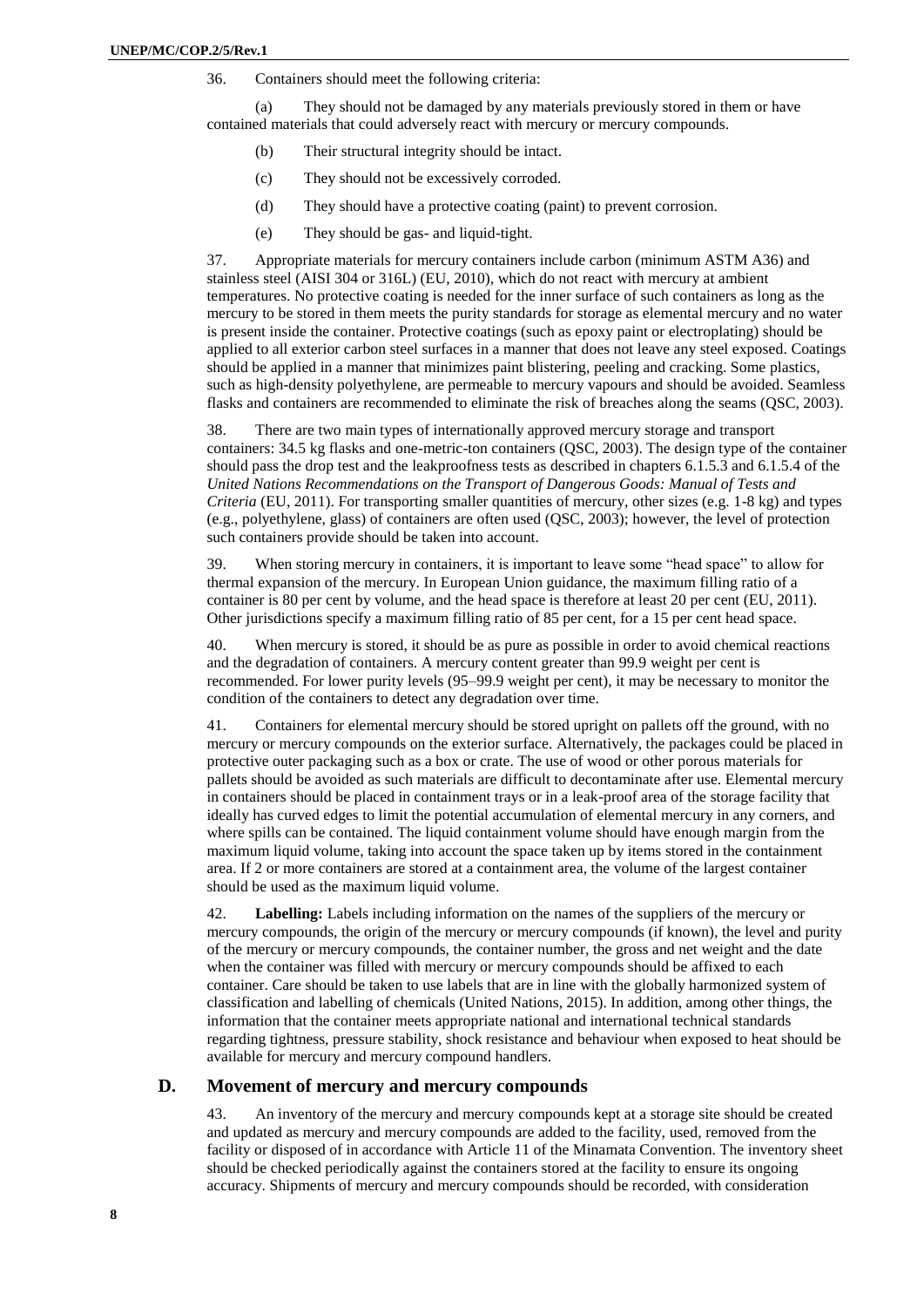given to the requirements of Article 3 of the Convention that pertain to the import and export of mercury from the country. The maintenance of tracking records is useful for auditing of facilities and for reporting under Article 3 in relation to stocks of mercury or mercury compounds greater than 50 metric tons. Periodic reporting of the relevant information on mercury and mercury compounds stored or used may also be considered to obtain the data needed for reporting under Article 3. Guidance on the determination of such stocks is available on the Minamata Convention website (UNEP 2017b).

44. Regular inspection and audits of storage areas should be undertaken, focusing especially on damage, spills and deterioration. Clean-up and decontamination should be carried out speedily, but not without alerting the authorities concerned (FAO, 1985).

45. All documents containing the required information, including the certificate accompanying the container and records concerning the destocking and dispatch of the mercury or mercury compounds after its temporary storage, its destination and its intended use, should be kept for a nationally defined period after the termination of the storage. A number of Parties consider at least three years to be appropriate.

### **E. Education and training of staff**

Personnel engaged in the handling or storage of mercury or mercury compounds should have adequate appropriate training. Personnel who do not handle the mercury or mercury compounds in the storage area but could be exposed by an accidental release should also understand the risks and hazards of mercury and mercury compounds and be familiar with the facility's emergency response plans (QSC, 2003). Access to the storage area should be restricted to those with adequate training, including in the recognition of mercury-specific hazards and the handling of mercury and mercury compounds.

47. Employee training in environmentally sound management and workplace health and safety should be provided to ensure that employees are protected against mercury releases within the facility, exposure and accidental injury.

48. Employees should have basic knowledge of the following:

- (a) The chemical properties and adverse effects of mercury;
- (b) How to identify mercury and segregate it from other hazardous substances;
- (c) Occupational safety standards relevant to mercury and mercury compounds;

(d) How to use personal protective equipment provided by the employer, such as body coverings, eye and face protectors, gloves and respiratory protectors, including how to properly handle and dispose of such equipment;

(e) Labelling and storage standards considered appropriate for the facility or facilities, container compatibility and dating requirements and closed-container requirements;

(f) How to safely handle mercury and mercury compounds using the equipment available at the facility;

- (g) How to use engineering controls to minimize exposure;
- (h) How to deal with accidental spills of mercury or a mercury compound; and

(i) How to use mercury vapour monitoring devices to identify possible sources of elevated mercury levels in the facility and provide workers with the information they require to ensure safety (e.g., when respiratory protection may be warranted).

49. Materials useful for training employees include mercury awareness-raising packages such as the one developed by UNEP (2008) and UNEP publications available on the Minamata Convention website (http://mercuryconvention.org/Resources/Information/Publications/tabid/3429/language/en-US/Default.aspx). All training materials should be translated into local languages and made accessible to employees.

### **F. Timetables for repair, testing and maintenance**

50. Regular inspections should be undertaken to ensure that the facility, including all equipment, is in good condition. Such inspections should include examination of the containers, spill collection areas, floors and walls to ensure that there are no mercury releases and that the equipment and any coatings are intact. The site safety should be inspected. The inspection schedule may be determined by national regulations or instructions or by the facility manager. A clear plan for a regular monitoring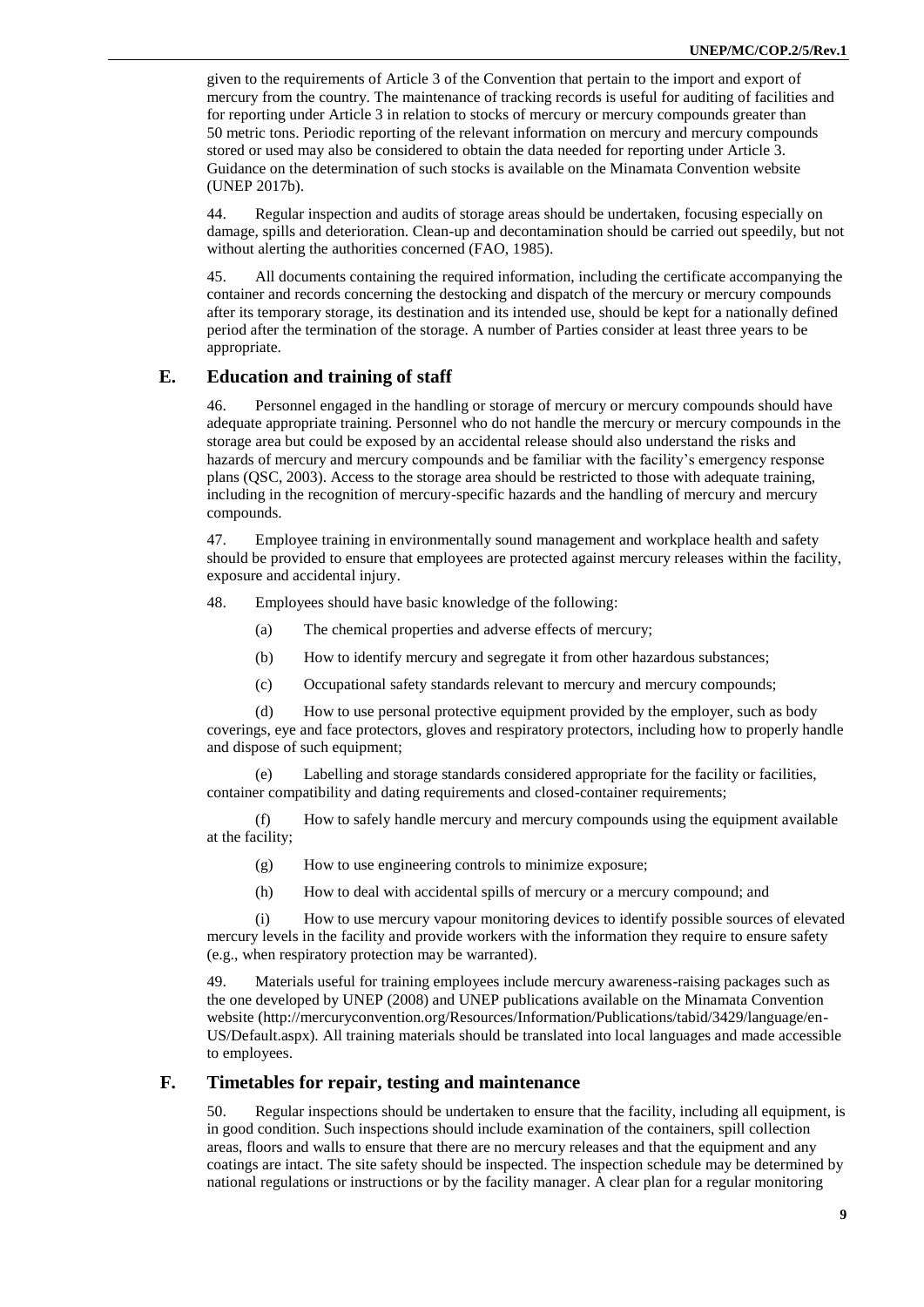and repair schedule should be in place before the facility starts operating. Routine maintenance evaluations should be undertaken and detailed records of inspections and maintenance should be kept.

51. Indoor air monitoring should be considered to check for leaks and protect workers on site. Such monitoring could be required under national or local legislation. A leak detection system may be used for facilities with a large amount of mercury stored. A number of continuous mercury measurement systems are commercially available for some types of mercury monitoring. Alternatively, suitable monitoring may be undertaken through site sampling in the environment. When leaks are detected, the operator should immediately take all necessary actions to avoid any releases of mercury (EU, 2011).

54. The information obtained from monitoring can be used to determine whether the stored mercury and mercury compounds are being properly managed, to identify potential issues relating to possible releases or emission of or exposure to mercury and to help assess whether amendments to the management approach might be appropriate. A monitoring programme will help facility managers to identify problems and take appropriate measures to remedy them. All equipment, including monitoring equipment, should be subject to routine maintenance, including testing to ensure that it is properly calibrated and functioning correctly.

#### **G. Emergency measures, including personal protective equipment**

55. Site-specific plans and procedures should be developed for implementing the safety requirements identified for the storage of mercury and mercury compounds, in line with national standards and with the approval of the relevant safety and environmental management authorities. A workable emergency plan should address public evacuation and procedures to be followed in the event of terrorism, fire or other disastrous events that could result in significant mercury releases both inside and outside the facility's perimeter. The plan should be in place and should be implemented immediately in case of accidental spillage or other emergencies (QSC, 2003). Nearby communities should be aware of the emergency plan and know how to follow its procedures. A person should be designated with the responsibility to authorize any changes to safety procedures that might be needed to facilitate the work of emergency response personnel in emergencies. Adequate access to the affected area should be ensured.

56. Emergency response plans or procedures should comply with local, regional and national requirements and include procedures for first responders, including fire department staff, emergency response personnel, ambulance personnel and local hospitals (QSC, 2003). While such plans can vary according to the physical and social conditions of each site, the principal elements of an emergency response plan include the identification of potential hazards; legislation governing emergency response plans; action to be taken in emergency situations, including mitigation measures; personnel training plans; communication targets (fire service, police, neighbouring communities, local government, etc.) and methods in case of emergency; and methods and schedules for the testing of emergency response equipment. Emergency response practice exercises should be conducted.

57. Emergency response plans or procedures should cover a number of different scenarios, which could include but should not be limited to:

(a) Damage to storage containers during handling, including distinctions between minor damage and catastrophic damage (e.g., complete failure of the seal on a container);

- (b) Discovery of container leakage during routine inspections;
- (c) Release occurring during repackaging operations; and

(d) Damage to the storage facility itself (e.g., owing to flood, fire, earthquake, severe adverse weather, a serious accident or vandalism that compromises the physical integrity of the facility).

58. For each scenario, response guidance should identify:

(a) The equipment and procedures needed to address the release and the type of mercury or mercury compound;

(b) The first aid attendant and/or official first responder that will handle medical emergencies;

(c) The site official responsible for overseeing the assessment of the situation (i.e. whether it is a minor or major release) and supervising workers in addressing the release or accident;

(d) Procedures for notifying the other workers at the facility (particularly regarding the need to don personal protective equipment);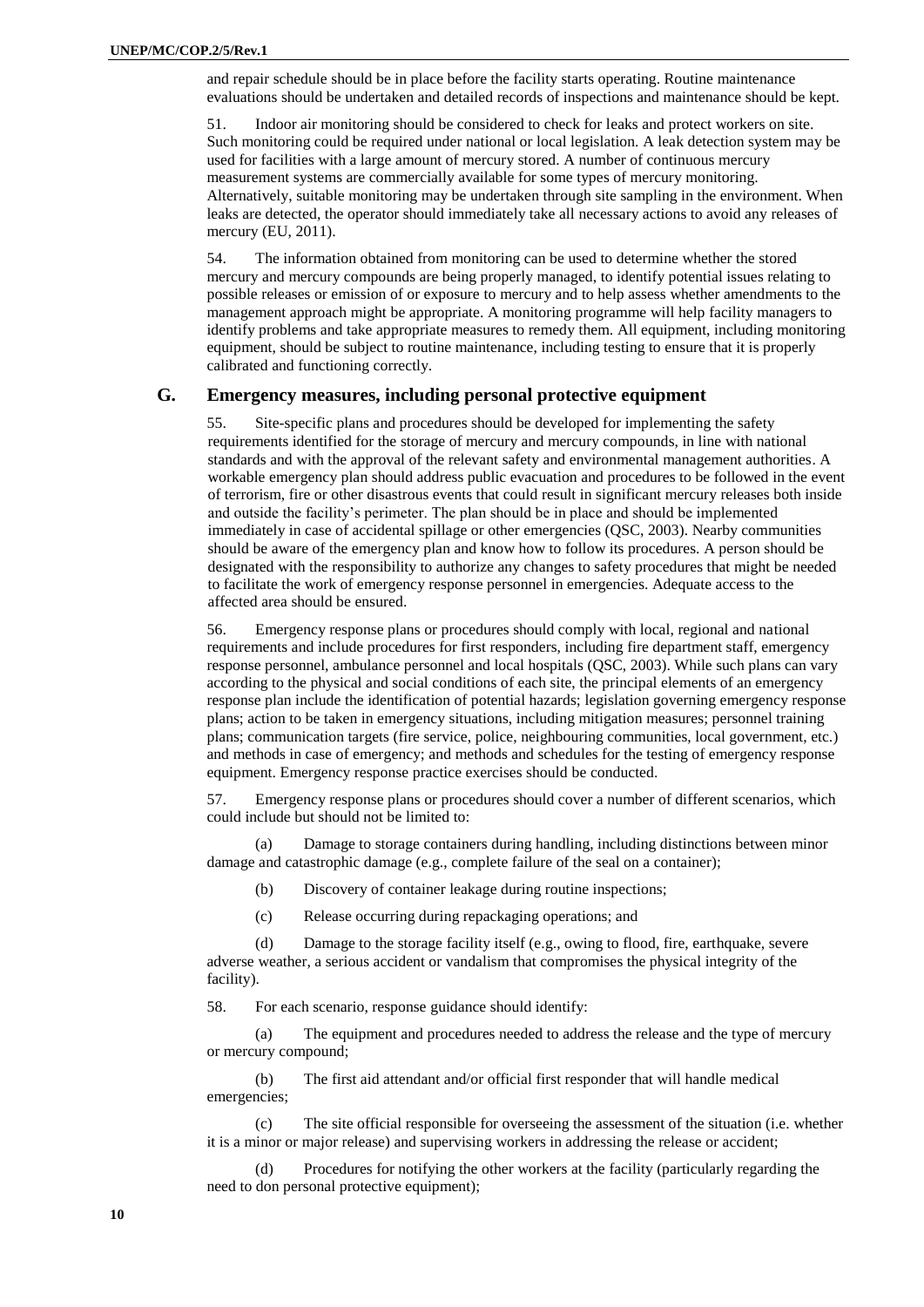- (e) When to contact local emergency response personnel for additional support;
- (f) When to contact national environmental hotlines if they exist;
- (g) When to notify the public and what action the public should take;
- (h) When it is appropriate to evacuate non-essential workers from the facility; and
- (i) When it may become necessary to evacuate all workers from the facility.

59. All equipment needed to address spills or releases of mercury or mercury compounds should be available on site and in good working order. The type of equipment required may depend on the scale of the facility. Such equipment may include sorbent materials, chemical reagent products that can be applied to elemental mercury spills to reduce mobility, shovels and other tools for picking up spilled materials and extra drums or other containers in which to place cleaned-up materials. Specialized vacuum cleaners (with carbon filters in their exhausts) may be used. Facilities should also have the capacity to appropriately contain and manage any contaminated wash water that may be generated.

60. When an emergency occurs, the first step is to investigate the site to ensure that all those who were near the spill are safe and have received any needed medical treatment. The second step is to notify the authorities and keep the site secured until the appropriate official has deemed the area safe for investigation. The person in charge should wear suitable personal protective equipment and approach cautiously from upwind, secure the scene and identify the hazard. Placards, container labels, shipping documents, safety data sheets, car identification charts and knowledgeable people on the scene are valuable sources of information. The need to evacuate, the availability of human resources and equipment and possible immediate actions should then be assessed. In order to ensure public safety, a call to an emergency response agency should be made and, as an immediate precautionary measure, the spill or leak area should be isolated by at least 50 metres in all directions.

61. In case of fire, workers should first put on personal protective equipment. An extinguishing agent suitable for the type of surrounding fire should be used. Equipping the storage facility with a dry-pipe (water supply) fire suppression system and emergency response equipment is recommended. For further information, the *Emergency Response Guidebook* (US DOT and others, 2016) is a helpful resource. If the fire is confined to a given space, the mercury and mercury compound storage containers should be moved away from the fire, using utmost precaution. After the fire is extinguished, the mercury and mercury compound storage containers may need to be treated with a water spray until they are sufficiently cooled (QSC, 2003).

62. Any spillage of mercury or mercury compounds, even in small amounts, should be considered hazardous and cleaned up with caution. Spills should be reported to management and the date, time, inspector, location and approximate amount of mercury or mercury compounds should be documented and the records of such incidences maintained (QSC, 2003). Evaluating the type of mercury or mercury compound spilled, the spill's size and dispersal, proximity of the spill to residents and environmentally sensitive areas and whether the necessary clean-up resources and expertise are available is critical to determining the appropriate type of response for a mercury or mercury compound spill. If the spill is small and on a non-porous surface (such as linoleum), it can be cleaned up by facility personnel or workers and disposed of in an environmentally sound manner. If the spill is large or in cracks or crevices, it may be necessary to hire someone with suitable professional training should such personnel not be available at the facility. Large spills involving more than the amount of mercury or mercury compounds found in a typical household product should be reported to the relevant authorities. If there is any uncertainty as to whether a spill should be classified as "large", the relevant authorities should be contacted. Under certain circumstances outlined in the emergency plan, it may be advisable to obtain the assistance of qualified professional clean-up or air monitoring personnel regardless of spill size.

63. Guidance on clean-up of household spills is available on the websites of Environment and Climate Change Canada and the United States Environmental Protection Agency (US EPA) (see the list of references at the end of the present guidelines) and may be adapted for use in other situations. Spills of elemental mercury during commercial activities and in households have the potential to expose workers and the general public to hazardous mercury vapours. Clean-up procedures for small mercury and mercury compound spills are posted on the US EPA website.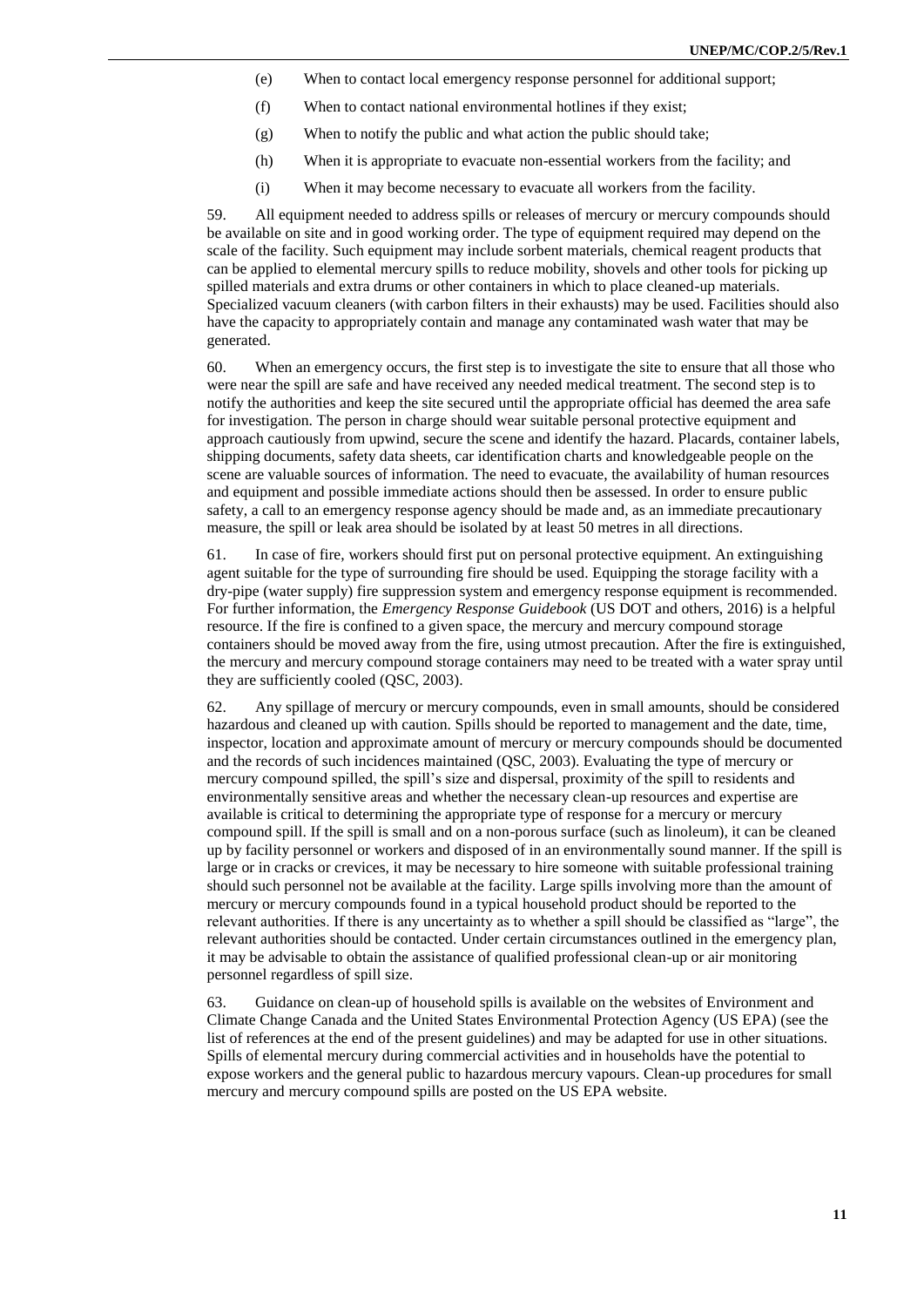# **V. General guidance on health and safety**

64. The development and implementation of public health and safety activities and worker health and safety activities to prevent and minimize exposure to mercury and mercury compounds are key aspects of the environmentally sound storage of mercury and mercury compounds.

### **A. Public health and safety**

65. Ensuring public safety is dependent on appropriate reporting of both routine and accidental mercury releases by facility operators. The timely reporting of such information to local authorities requires that both routine and emergency procedures for reporting releases, including to civil authorities and local emergency responders, be clearly established before a facility begins operation. People living and working near storage facilities may also be exposed to environmental, health and accident risks relating mainly to emissions and releases from work undertaken at the facility, as well as from transport to and from the facility. Adequate measures are necessary to prevent and minimize the impacts of such emissions and releases on human health and the environment. Monitoring programmes can help in identifying problems and taking appropriate measures to remedy them. Such programmes could include monitoring for any emissions or releases of mercury or mercury compounds outside the facility to determine whether there is any exposure of the local population. Facility operators may wish to host community awareness forums to address questions concerning facility siting, operations and emergency response plans.

### **B. Worker health and safety**

66. Employers should ensure the health and safety of all employees while they are at work. An exposure assessment can be undertaken for all employees who are directly exposed to mercury or mercury compounds and appropriate monitoring and industrial hygiene practices adopted. Colorimetric badges and/or personal monitoring equipment (vapour sampling devices) are needed for this kind of comprehensive exposure assessment and monitoring programme. Pre-employment physical examinations are carried out to establish a baseline for determining an individual's background mercury level and help to ensure that the employee has normal body chemistry for mercury removal. Personnel may have other considerations that should be handled on a case-specific basis. Medical monitoring programmes should also include periodic physical exams (e.g. everyone to three years), regular blood tests and regular urinalysis. Consideration should be given to offering alternative job opportunities to workers who become pregnant or who are breastfeeding.

67. Facility-specific health and safety plans should be in place at all facilities handling mercury or mercury compounds to ensure the protection of everyone in and around such facilities. Such plans should be developed by trained health and safety professionals with experience in managing health risks associated with mercury and mercury compounds.

68. The protection of workers who handle mercury or mercury compounds and of the general public can be achieved by the following means:

(a) Restricting facility access to authorized personnel;

(b) Ensuring that occupational exposure limits for hazardous substances are not exceeded by making sure that all personnel use appropriate protective equipment;

(c) Ensuring appropriate ventilation of facilities to minimize the risk of exposure to volatile substances or substances that can become airborne; and

(d) Ensuring that facilities comply with all national and regional laws on workplace health and safety.

69. Guideline values for mercury concentrations in drinking water and ambient air established by the World Health Organization (WHO) are 6  $\mu$ g/L for inorganic mercury and 1  $\mu$ g/m<sup>3</sup> for inorganic mercury vapour (WHO, 2008; WHO Regional Office for Europe, 2000). Governments are encouraged, whenever practical, to monitor air and water, especially near sites where activities using mercury and mercury compounds take place. Some countries have established permissible levels of mercury in the working environment (e.g.  $0.025$  mg Hg/m<sup>3</sup> for inorganic mercury, excluding mercury sulphide, and 0.01 mg Hg/m<sup>3</sup> for alkylmercury compounds in Japan). Management operations should be conducted so as to satisfy any applicable requirements regarding permissible levels of mercury in the working environment as determined by national regulation, and facilities where such operations are conducted should be designed and operated in such a way as to minimize mercury releases to the environment insofar as technically possible, and in a manner consistent with national regulation.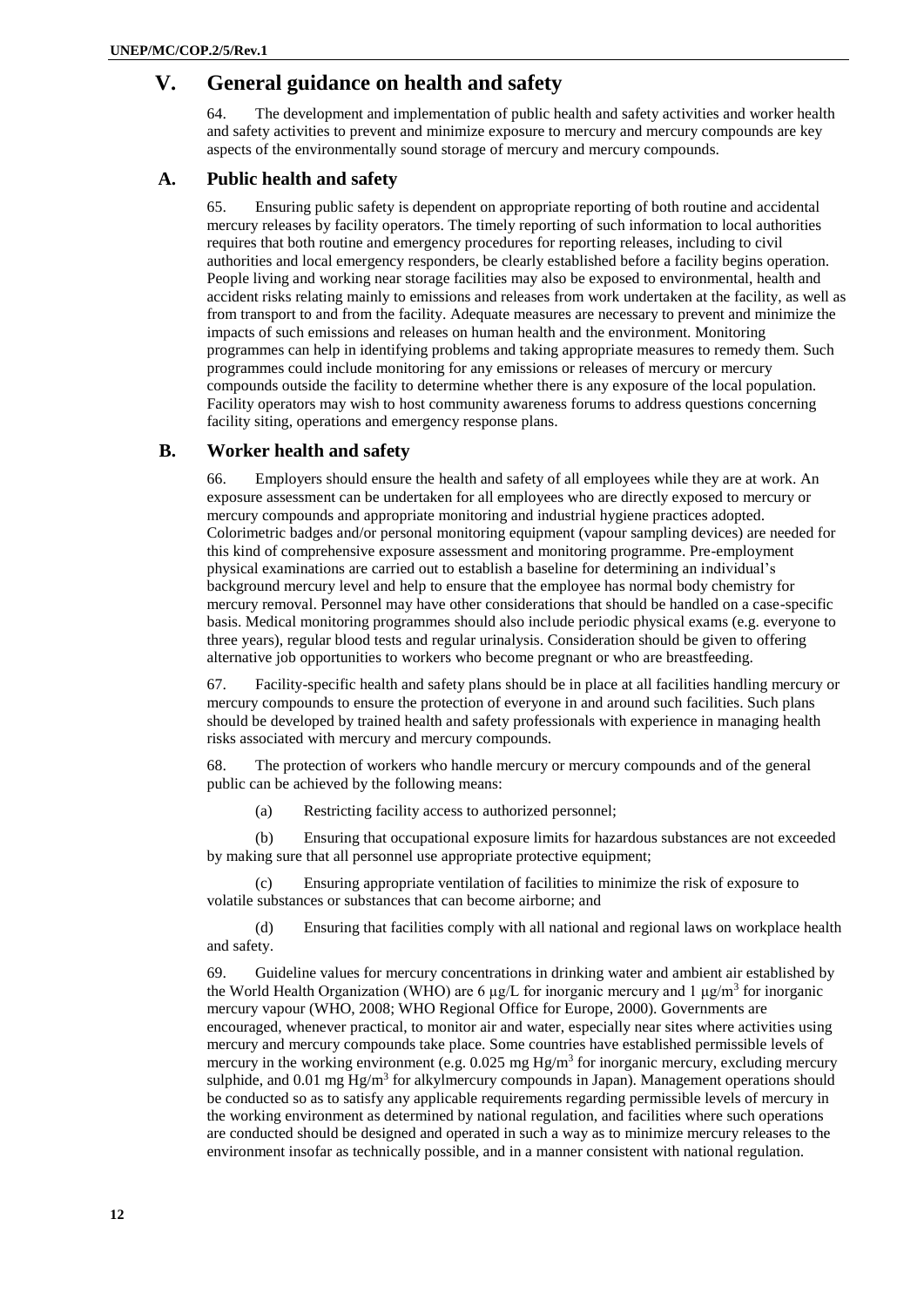# **VI. Risk communication**

70. Governments, business people, consumers, experts, NGOs and other stakeholders need to work together to promote the smooth and efficient reduction of environmental risks. Understanding both the risks and each other's perspectives is essential, and risk communication is therefore important. Risk communication on the interim storage of mercury and mercury compounds includes, for instance, sharing information about and conveying stakeholders' understanding of risks relevant to siting, operation and decommissioning of storage facilities and transport of mercury and mercury compounds to promote rational actions. To support risk communication, it is important to deepen stakeholder understanding of the concept of risk, which is expressed as a probability, to provide information in a timely manner at each stage of impact or risk assessment and to have an interactive communication system.

# **VII. Closure of a facility**

71. It is recommended that a closure plan be prepared during the design phase for the interim storage facility. This plan should be updated regularly to reflect any changes in site conditions from the design phase to the closure phase. It is also advisable, where possible, to have the closure plan consider financing, if any, that might be necessary to ensure an environmentally sound closure, along with the availability of such financing. At the end of a facility's life, all mercury, mercury compounds and mercury-contaminated materials should be removed during closure if recommended by an impact or risk assessment. Air, equipment and soil measurements may be taken to confirm that site closure has been undertaken in an environmentally sound manner. Following an environmental risk assessment, in case contamination is present above risk action levels, the site should be treated as a contaminated site.

# **VIII. Information regarding transport of mercury and mercury compounds**

72. The latest versions of the following documents should be consulted to determine specific requirements and recommendations for the transport and the transboundary movement of mercury and mercury compounds:

(a) *International Maritime Dangerous Goods Code* (International Maritime Organization);

(b) *Technical Instructions for the Safe Transport of Dangerous Goods by Air*  (International Civil Aviation Organization);

(c) *Dangerous Goods Regulations* (International Air Transport Association, as regularly updated); and

(d) *United Nations Recommendations on the Transport of Dangerous Goods: Model Regulations* (United Nations, as regularly updated).

73. Mercury and mercury compounds should be transported in a safe and environmentally sound manner in order to avoid accidental spills; they should also be tracked during transport until they have reached their final destination. Prior to transport, contingency plans should be prepared to minimize environmental impacts associated with vehicle accidents, spills, fires and other potential emergencies. During transport, mercury and mercury compounds should be identified, packaged and transported in accordance with the relevant national regulations on the transport of dangerous goods, which are generally based on the model regulations in the United Nations recommendations on the transport of dangerous goods (United Nations, 2017). Detailed transport requirements are not included in the present guidelines at this stage, as it is considered more appropriate for the relevant primary source to be consulted for such information.

74. Companies transporting mercury or mercury compounds within their own countries should hold any appropriate authorization to transport dangerous goods and their personnel should have the necessary qualifications and certification to handle dangerous goods in accordance with applicable national and local rules and regulations. Transporters should manage mercury and mercury compounds in a way that prevents container breakage, environmental releases and exposure to moisture. National transportation legislation for hazardous substances or dangerous goods often controls packaging and labelling for transport at the national level. If no guidance is available at the national level, the resource materials for transboundary transport of dangerous goods (listed in para. 74 above) can be consulted. The Globally Harmonized System of Classification and Labelling of Chemicals (United Nations, 2015) should also be taken into account as appropriate. The shipping papers should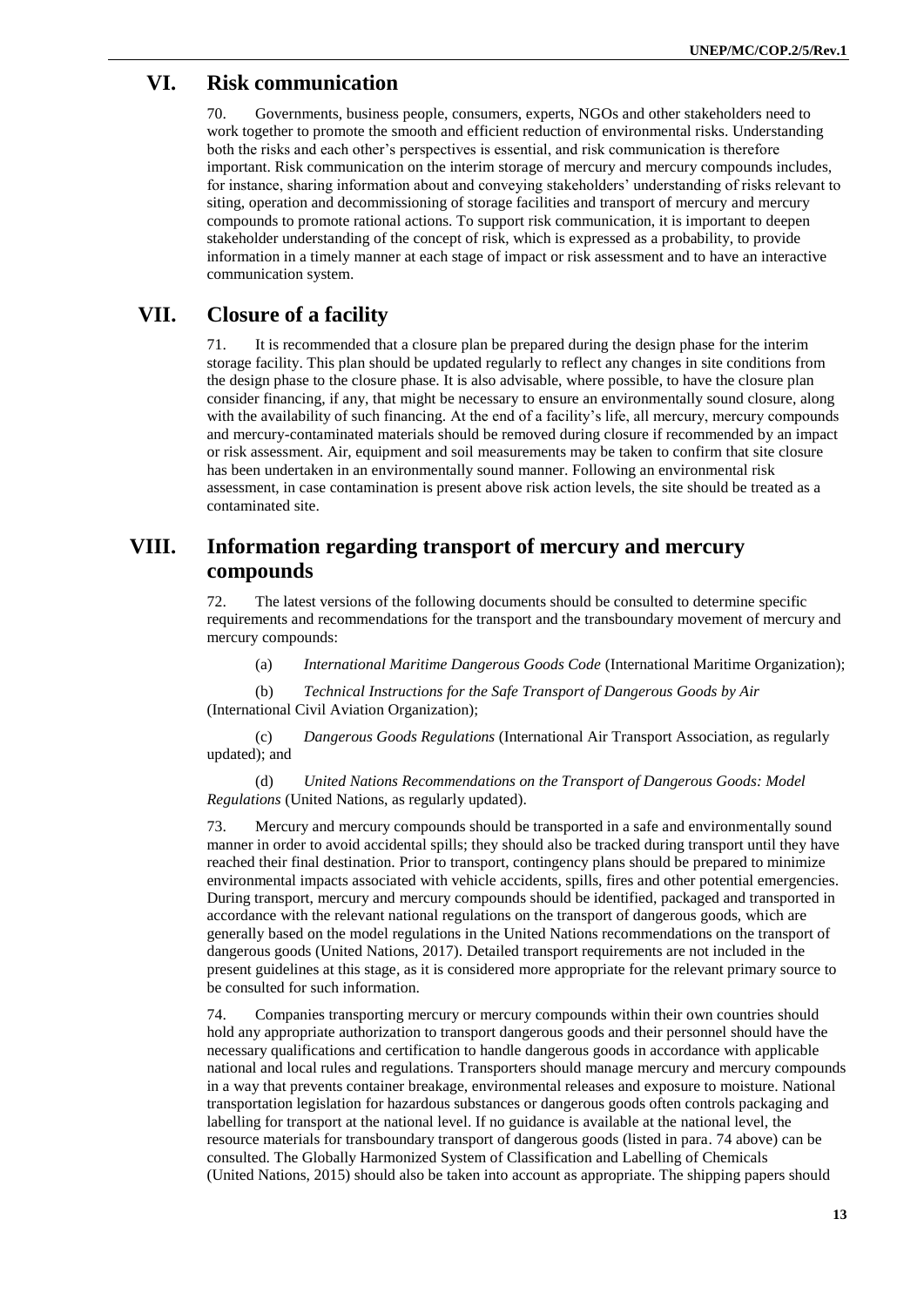include an emergency response telephone number and a certification that the shipment is in compliance with all regulations. In addition, the shipper should mark the containers with the appropriate signs, including the specified label, the proper shipping name and the UN number. For mercury, the proper shipping name is "Mercury" and the UN number is "UN 2809" (QSC, 2003).

75. The mercury shipment should be accompanied by a chemical analysis report that demonstrates the mercury's level of purity and identifies any contaminants.

76. Upon arrival, the transport vehicle should be visually inspected for any obvious leaks, spills, droplets or other pools of free elemental mercury and all suspected mercury sources should be documented and reported to management. The shipment is accepted as compliant or rejected as non-compliant on the basis of the inspection; a written report including all the relevant information should be kept by the facility (QSC, 2003). When rejecting the shipment, the facility operator should ensure that the required actions under the contingency plan have been taken without causing further spread of leakage outside of the facility.

77. To ensure that releases from the handling and transport of mercury or mercury compounds are kept to a minimum, it is important to raise the awareness of those involved (e.g., transporters, recyclers and treatment operators) about the risks of mercury. Such awareness-raising can be achieved through training activities such as seminars providing information on new systems and regulations and opportunities for information exchange, preparation and distribution of leaflets and dissemination of information via the Internet.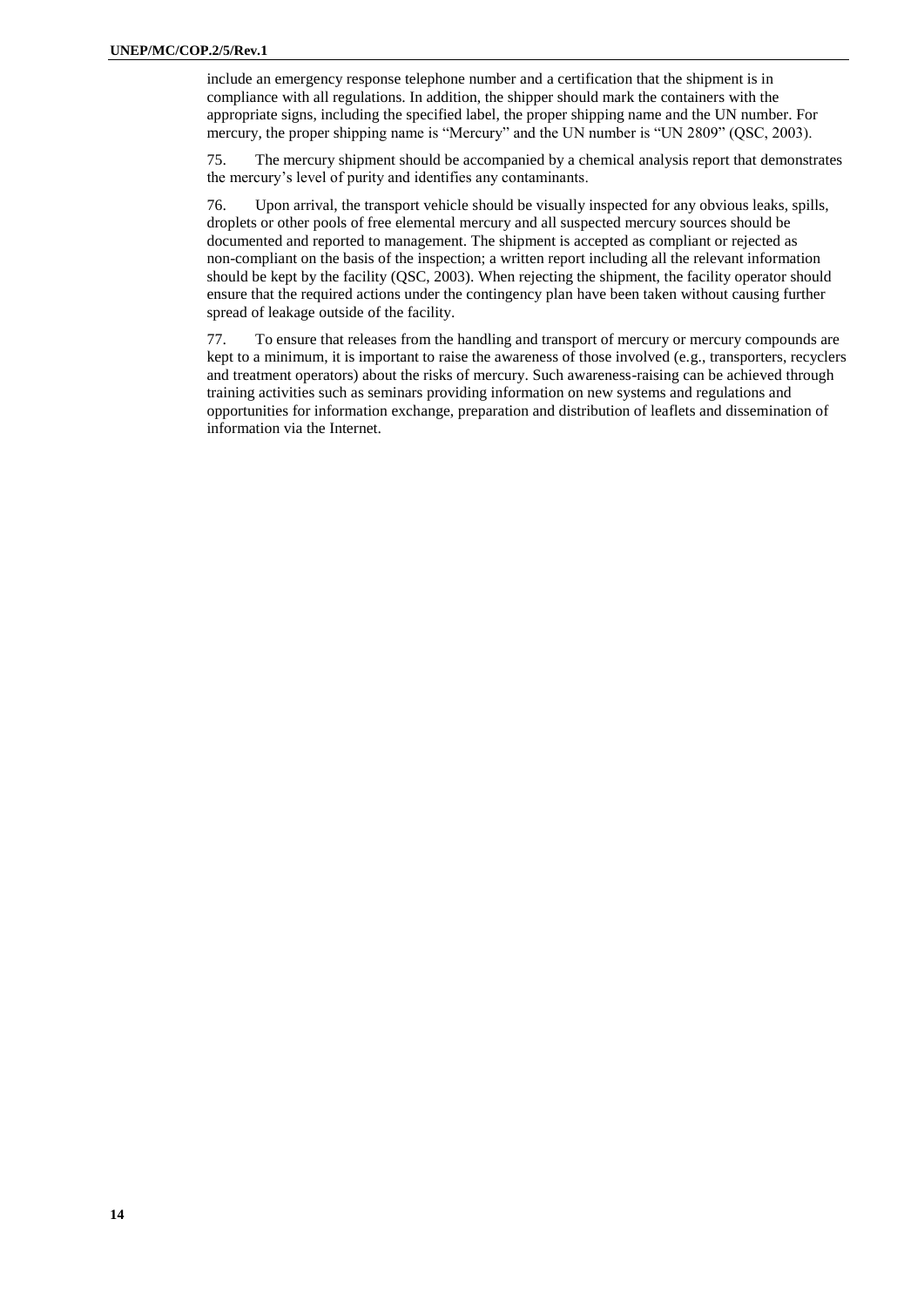## **References and other resources**

Canadian Centre for Occupational Health and Safety (undated). *OHS Fact Sheets: Mercury*. Available at [http://www.ccohs.ca/oshanswers/chemicals/chem\\_profiles/mercury.html.](http://www.ccohs.ca/oshanswers/chemicals/chem_profiles/mercury.html)

Environment and Climate Change Canada. "Cleaning up small mercury spills" (website). Available at https://www.ec.gc.ca/mercure-mercury/default.asp?lang=En&n=D2B2AD47-1.

Euro Chlor (2007). *Guidelines for the preparation for permanent storage of metallic mercury above ground or in underground mines*. Available at [http://www.worldchlorine.org/wp](http://www.worldchlorine.org/wp-content/uploads/2015/08/Env-Prot-19-Edition-1.pdf)[content/uploads/2015/08/Env-Prot-19-Edition-1.pdf.](http://www.worldchlorine.org/wp-content/uploads/2015/08/Env-Prot-19-Edition-1.pdf)

European Union (EU) (2010). *Extended summary on possible storage options for liquid and solidified mercury and the corresponding acceptance criteria and facility-related requirements*. Available at [http://ec.europa.eu/environment/chemicals/mercury/pdf/bipro\\_study20100416\\_sum.pdf.](http://ec.europa.eu/environment/chemicals/mercury/pdf/bipro_study20100416_sum.pdf)

European Union (EU) (2011). Council Directive 2011/97/EU of 5 December 2011 amending Directive 1999/31/EC as regards specific criteria for the storage of metallic mercury considered as waste. *Official Journal of the European Union*, L 328, 10/12/2011, p. 49. Available at [http://eur](http://eur-lex.europa.eu/LexUriServ/LexUriServ.do?uri=OJ:L:2011:328:0049:0052:EN:PDF)[lex.europa.eu/LexUriServ/LexUriServ.do?uri=OJ:L:2011:328:0049:0052:EN:PDF.](http://eur-lex.europa.eu/LexUriServ/LexUriServ.do?uri=OJ:L:2011:328:0049:0052:EN:PDF)

Food and Agriculture Organization of the United Nations (FAO) (1985). *Guidelines for the packaging and storage of pesticides*. Available at [http://www.bvsde.paho.org/bvstox/i/fulltext/fao12/fao12.pdf.](http://www.bvsde.paho.org/bvstox/i/fulltext/fao12/fao12.pdf)

International Air Transport Association (2016). *Dangerous Goods Regulations*.

International Civil Aviation Organization. *Technical Instructions for the Safe Transport of Dangerous Goods by Air*. Latest version available at

[https://www.icao.int/safety/DangerousGoods/Pages/technical-instructions.aspx.](https://www.icao.int/safety/DangerousGoods/Pages/technical-instructions.aspx)

International Labour Organization, International Occupational Safety and Health Information Centre (2001). *Mercuric Oxide*.

International Maritime Organization. *International Maritime Dangerous Goods Code*. Latest version available a[t http://www.imo.org/en/Publications/IMDGCode/Pages/Default.aspx.](http://www.imo.org/en/Publications/IMDGCode/Pages/Default.aspx)

Organization for Economic Cooperation and Development (2001). *Harmonised Integrated Classification System for Human Health and Environmental Hazards of Chemical Substances and Mixtures*. OECD Series on Testing and Assessment, No. 33, OECD Publishing, Paris. Available at [https://doi.org/10.1787/9789264078475-en.](https://doi.org/10.1787/9789264078475-en)

Quicksilver Caucus (QSC) (2003). *Mercury Stewardship Best Management Practices*, October at [http://infohouse.p2ric.org/ref/37/36607.pdf.](http://infohouse.p2ric.org/ref/37/36607.pdf)

United Nations (2015). *Globally Harmonized System of Classification and Labelling of Chemicals*, 6th rev. ed. (United Nations publication, Sales No. E.15.II.E.5). Available at https://www.unece.org/fileadmin/DAM/trans/danger/publi/ghs/ghs\_rev06/English/ST-SG-AC10-30- Rev6e.pdf.

United Nations (2017). *United Nations Recommendations on the Transport of Dangerous Goods: Model Regulations*, 20th rev. ed. (United Nations publication, Sales No. E.17.VIII.1). Available at https://www.unece.org/trans/danger/publi/unrec/rev20/20files\_e.html.

United Nations Development Programme (UNDP) (2010). *UNDP GEF Global Healthcare Waste Project: Guidance on the cleanup, temporary or intermediate storage, and transport of mercury waste from health-care facilities*. Available at [https://noharm-global.org/sites/default/files/documents](https://noharm-global.org/sites/default/files/documents-files/1030/GEF_Guidance_Cleanup_Storage_Transport_Mercury.pdf)files/1030/GEF Guidance Cleanup Storage Transport Mercury.pdf.

United Nations Environment Programme (UNEP) (2015). *Technical guidelines on the environmentally sound management of wastes consisting of, containing or contaminated with mercury or mercury compounds: Note by the secretariat*. UNEP/CHW.12/INF/8. Available at [http://www.basel.int/TheConvention/ConferenceoftheParties/Meetings/COP12/tabid/4248/mctl/View](http://www.basel.int/TheConvention/ConferenceoftheParties/Meetings/COP12/tabid/4248/mctl/ViewDetails/EventModID/8051/EventID/542/xmid/13027/Default.aspx) [Details/EventModID/8051/EventID/542/xmid/13027/Default.aspx.](http://www.basel.int/TheConvention/ConferenceoftheParties/Meetings/COP12/tabid/4248/mctl/ViewDetails/EventModID/8051/EventID/542/xmid/13027/Default.aspx)

United Nations Environment Programme (UNEP) (2017a). *Guidance Document: Developing a National Action Plan to Reduce and, Where Feasible, Eliminate Mercury Use in Artisanal and Small-Scale Gold Mining*. Available at

[http://wedocs.unep.org/xmlui/bitstream/handle/20.500.11822/25473/NAP\\_guidance2018\\_EN.pdf?seq](http://wedocs.unep.org/xmlui/bitstream/handle/20.500.11822/25473/NAP_guidance2018_EN.pdf?sequence=1&isAllowed=y) [uence=1&isAllowed=y.](http://wedocs.unep.org/xmlui/bitstream/handle/20.500.11822/25473/NAP_guidance2018_EN.pdf?sequence=1&isAllowed=y)